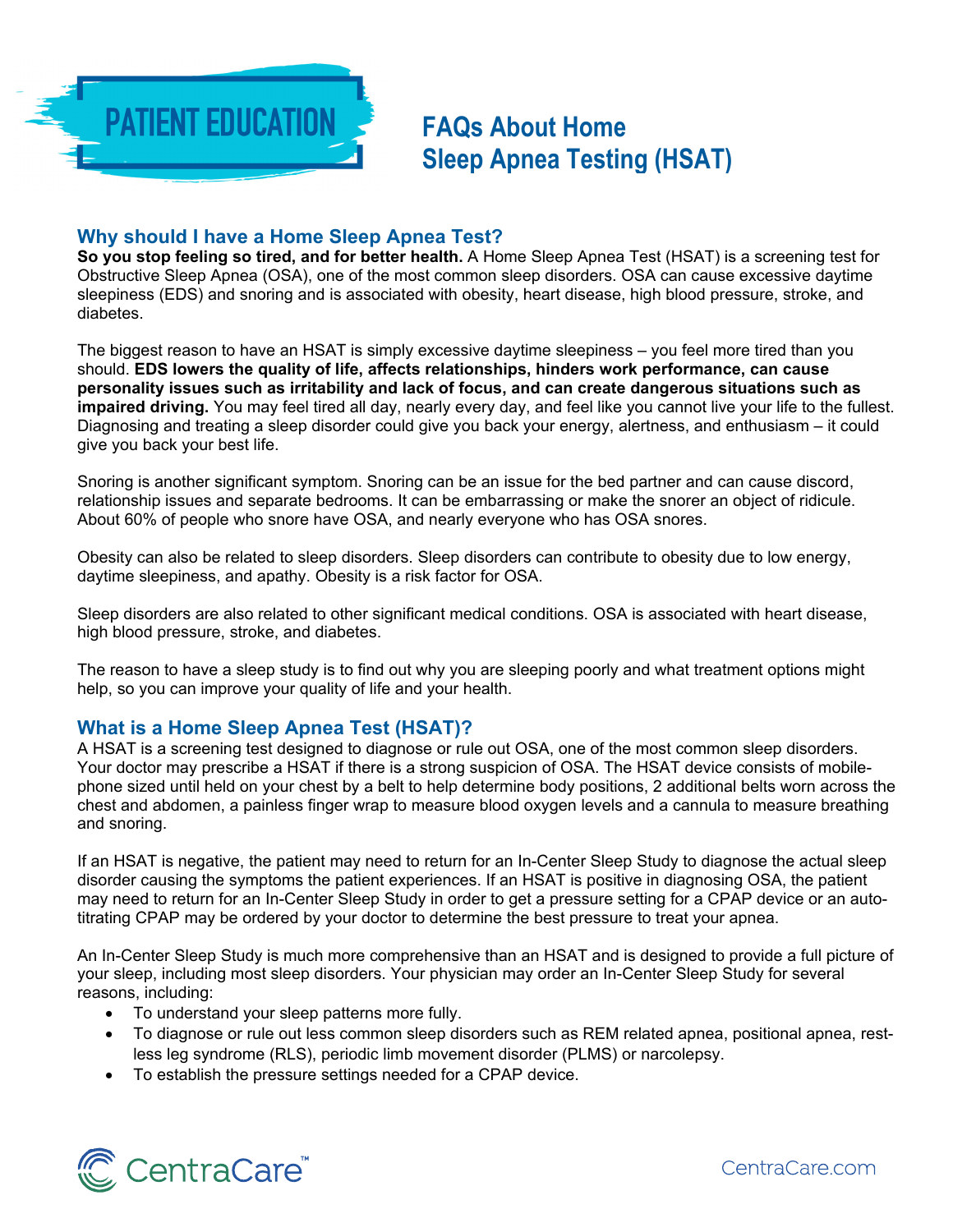- A prior HSAT has proven unsuccessful or failed to uncover the cause of the symptoms you experience.
- Your physician feels that the extra care provided by the technologist during an In-Center Sleep Study will result in a more accurate test.
- The patient is a child or requires extra care. HSATs are not recommended for children under 18 years old.

Your physician will help determine the best approach for you.

# **Give me the quick overview**

To get a HSAT, like any diagnostic sleep study, you must see your physician and they must order the study. We cannot do any studies without a prescription from you doctor. Everything we do is based on the order from your doctor.

It can take 7 to 10 days after you see your doctor before we contact you to schedule your appointment. Once we have all the required information, we will contact you to schedule your appointment.

For a HSAT, you will receive the device at the Sleep Center. We will provide printed instructions, as well as instructions to an on-line video you may choose to watch. If you have questions through the night, we do have technologists on-call to answer any questions you may have. You will take the device home and set it up for that night. The next day you will bring the device back to us. It can be dropped off in the bin provided just outside our front door. If you are coming from a distance, it can be arranged to have it sent back through the mail.

It is an easy process and you will have taken the first steps toward better sleep and better health!

#### How to use this device *[note to team: link to be provided.]*

## **When should I take the home sleep test?**

Please use the equipment on the night you received it. It is very important that you keep your return appointment or ship the device back to us as soon as possible as we may have other patients scheduled to use the equipment.

# **What time should I go to bed?**

Stick to your normal bedtime routine so that you can get a full night's sleep. We will have live technical support available overnight for any questions you may have. You can turn on the device when you get into bed, even if you do not fall asleep right away. If you get up in the night, it is okay to leave the device on for the duration. Notate any wakeful periods, bathroom breaks, lights off and lights on in the morning on the sheet provided. Anything that will help us process your test more accurately. Keep in mind that we do need **6 hours** of recording time for insurance purposes so please be sure to calculate that you have recorded for at least that amount of time during your test.

## **When will I get the results of my test?**

The results of your sleep study will be scored by a registered technologist and interpreted by a sleep specialist. This process may take about 10 business days from the completion of your study. Your physician will contact you to go over your results.

## **What happens after my home sleep test?**

Depending on the results of your home sleep apnea test, you may require follow up services.

If you test positive for sleep apnea, your physician may recommend an in-center CPAP (Continuous Positive Airway Pressure) titration to administer CPAP therapy and find a treating pressure. Alternatively, you may be